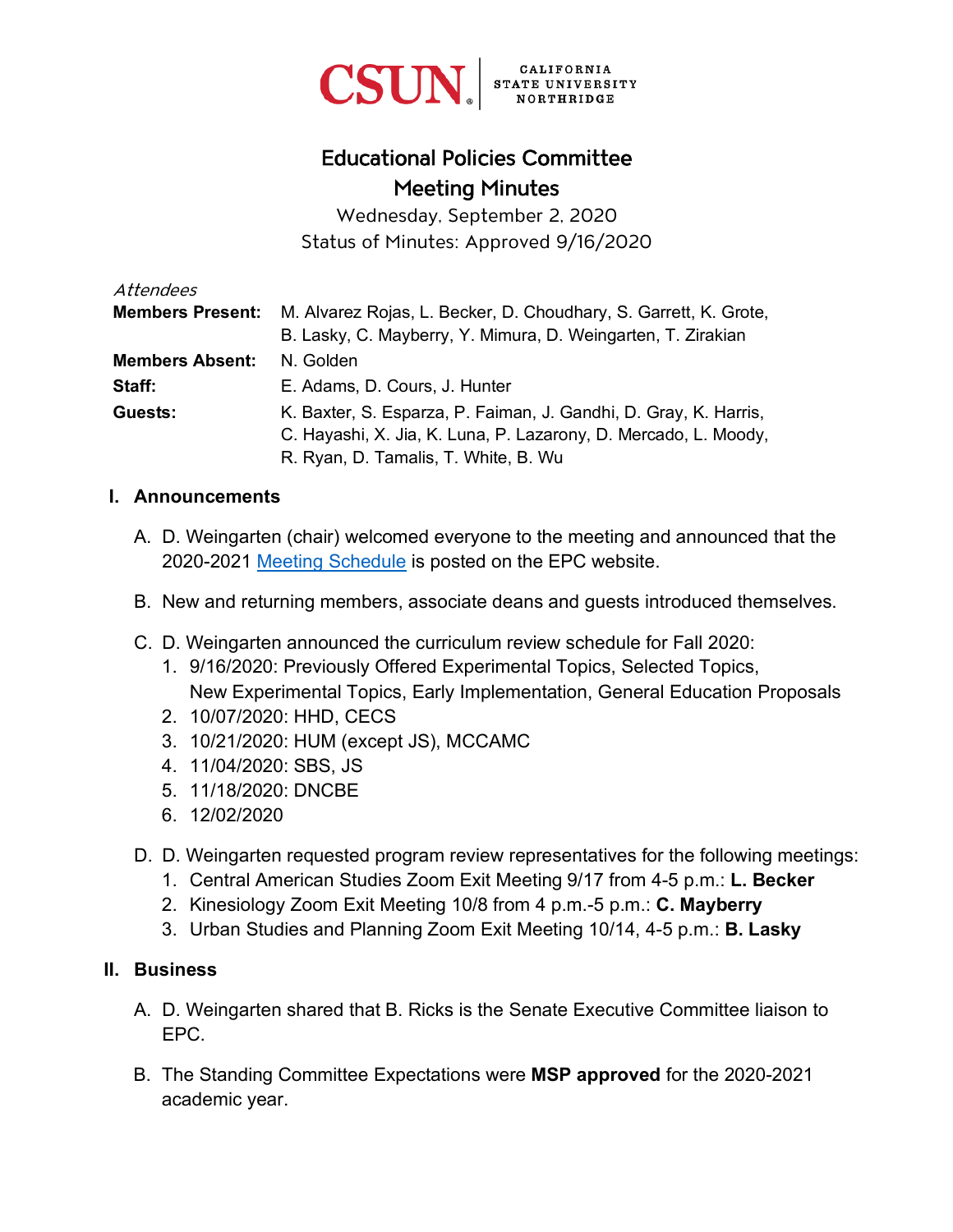The Educational Policies Committee resolves that the following constitute the minimum expectations of each of its members in the 2020-2021 academic year:

- 1. Attend the entirety of every meeting and participate actively in meetings.
- 2. Thoroughly and thoughtfully read all distributed materials prior to the meeting.
- 3. Volunteer for subcommittees or other tasks (such as serving as the EPC rep at program review meetings) as the need arises so that the workload can be spread fairly among members of the committee.
- 4. Ensure that the climate of the committee is conducive to all viewpoints receiving a full and fair hearing.
- C. The minutes from 5/6/2020 were **MSP approved**.
- D. It was **MSP approved** to adopt the current Standard Operating Procedures for the 2020-2021 academic year. Additionally, a subcommittee was formed to update the Standard Operating Procedures. C. Mayberry, Y. Mimura and D. Weingarten volunteered for the subcommittee.
- E. D. Weingarten reminded the committee that the standards for early implementation, proposal requirements, assessment and financial resource implications, as outlined in the Standard Operating Procedures, still apply.
- F. C. Mayberry reported on the Liberal Studies program review final MOU meeting. She said the final MOU included nine strengths and seven recommendations.
- G. D. Weingarten asked if the committee wanted to continue working on the Attendance Policy revisions from last year. E. Adams provided background and suggested that the committee postpone updating the Attendance Policy due to more emergent policy issues this year. D. Weingarten said the committee can table the revisions and revisit updating the policy at a later time.
- H. E. Adams gave an overview of the CSU Graduation Writing Assessment Requirement (GWAR) and how students meet the requirement at CSUN by passing the Upper Division Writing Proficiency Exam (UDWPE). Due to the COVID-19 crisis, the campus was allowed to temporarily suspend the GWAR for Spring 2020 and Fall 2020 graduates because the in-person test could not be offered. She said the campus is out of compliance and should look at alternatives for students to satisfy the GWAR. Most CSU campuses offer more than one way for students to meet the GWAR, including embedding it into a degree requirement such as a capstone course or upper division GE. L. Becker suggested that the campus could align the GWAR with the Writing Intensive (WI) requirement in upper division GE. E. Adams and L. Becker, in consultation with D. Mercado, will draft a proposal to bring back to the committee.